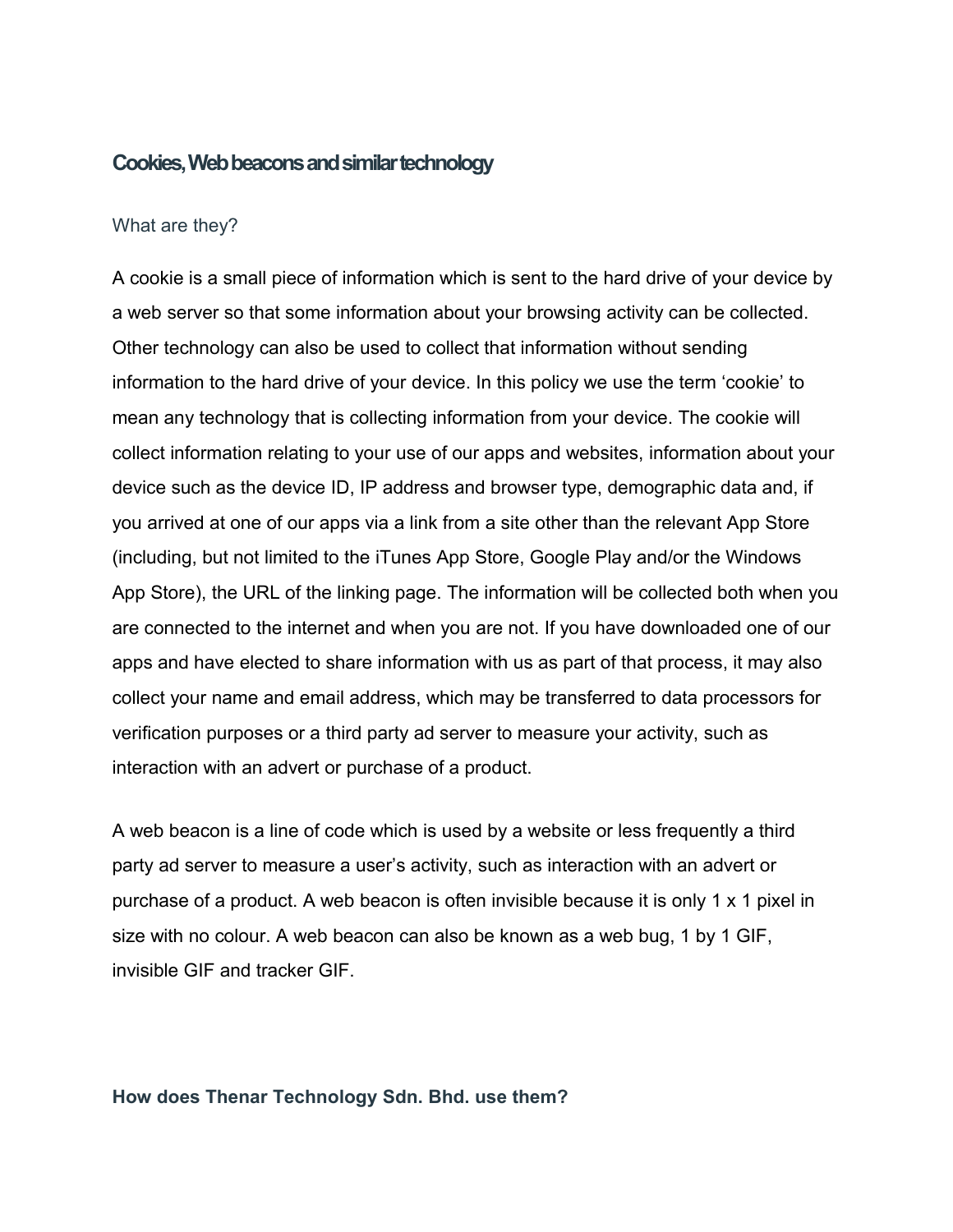We, together with our trusted partners, use cookies for the following purposes:

(i) to measure users behaviour to better develop our apps. By using analytics services provided by Google Analytics, Flurry and Comscore we can analyse which pages are viewed and how long for and which links are followed, so that we can provide more content which is of interest. We also use this analysis to report on our performance and we may use it to sell advertising. If you download any of our apps, we'll also monitor which apps you've accessed;

(ii) to manage online advertising and revenue share arrangements. Our approved, advertising partners, primarily Google Adsense, use cookies together with web beacons to provide advertising to you and to enable us to manage our relationship with those advertisers by, for example, tracking how many unique users have seen a particular advertisement or followed a link in an advertisement;

We also include web beacons (also known as clear GIFs or web bugs) in our emails to track the success of our marketing campaigns. Our web beacons do not store additional information on your computer but, by communicating with our cookies on your computer, they can tell us when you have opened our email.

The information generated by the cookie about your use of our apps (including your IP address) will be transmitted to and stored on servers owned or maintained by or on behalf of our service providers in the Malaysia and/or United States. They may also transfer this information to third parties where required to do so by law, or where such third parties process the information on their behalf. By using this website, you consent to the processing of data about you by those service providers in the manner and for the purposes set out above.

How do you control how cookies/web beacons are used?